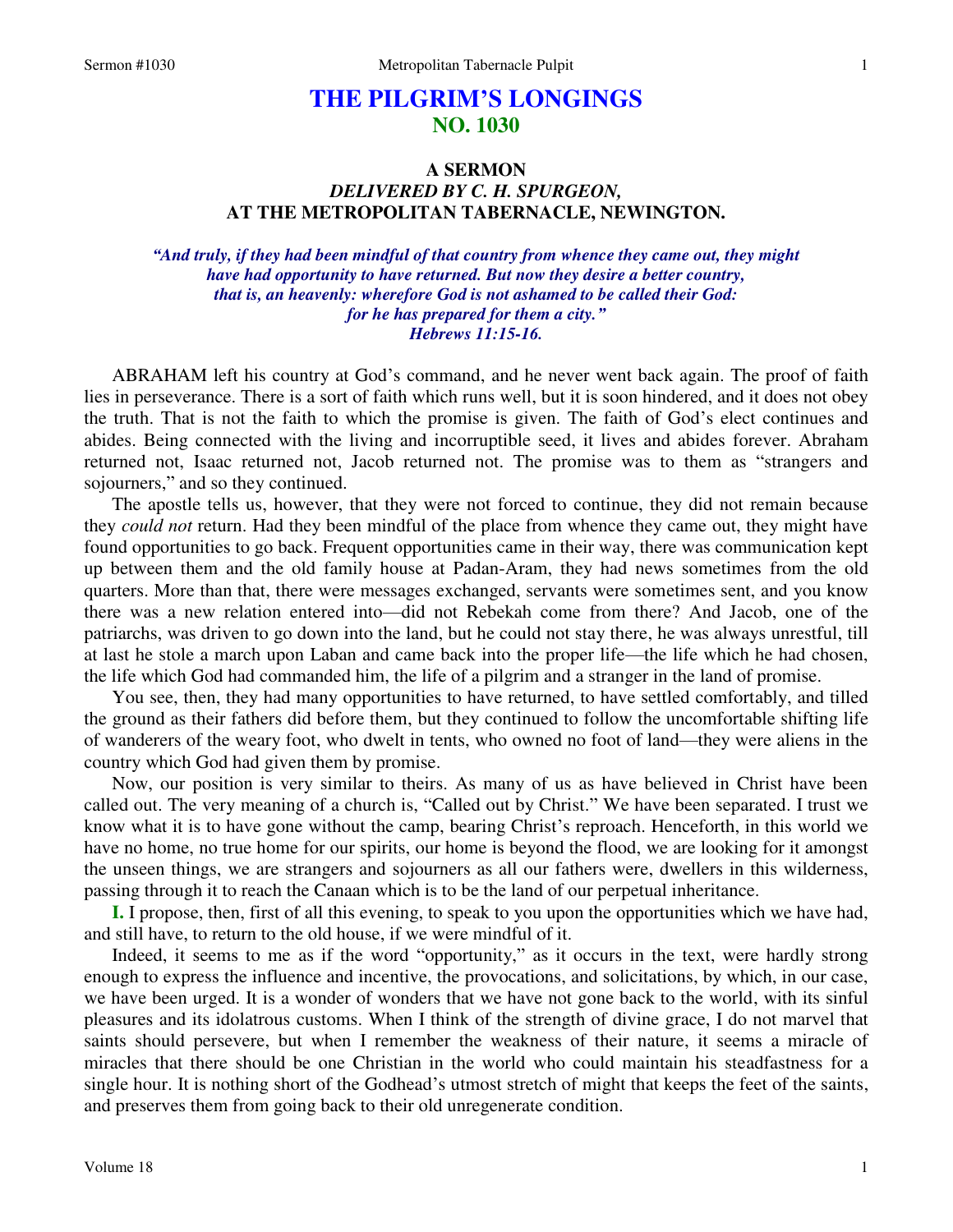We have had opportunities to have returned. My brethren, we have such opportunities in our daily calling. Some of you are engaged in the midst of ungodly men, and those engagements supply you with constant opportunities to sin as they do, to fall into their excesses, to lapse into their forgetfulness of God, or even to take part in their blasphemies. Oh, have you not often strong inducements, if it were not for the grace of God, to become as they are? Or, if your occupation keeps you alone, yet, my brethren, there is one who is pretty sure to intrude upon your privacy, to corrupt our thoughts, to kindle strange desires in our breasts, to tantalize us with morbid fancies, and to seek our mischief. The Tempter he is, the Destroyer he would be, if we were not delivered from his snares. Ah, how frequently will solitude have temptations as severe as publicity could possibly bring. There are perils in company, but there are perils likewise in our loneliness.

We have many opportunities to return. In the parlor, pleasantly conversing, or in the kitchen, perhaps, occupied with the day's work—toiling in the field, or trading on the mart, busy on the land or tossed about on the sea, there are critical seasons on which destiny itself might appear to hang contingent. Where can we fly to escape from these opportunities that haunt us everywhere and peril us in everything? If we should mount upon the wings of the wind, could we find "A lodge in some vast wilderness," think you, then, we might be quite clear from all the opportunities to go back to the old sins in which we once indulged? No. Each man's calling may seem to him to be more full of temptation than his fellow's. It is not so. Our temptations are pretty equally distributed, I dare say, after all, and all of us might say that we find in our avocations, from hour to hour, many opportunities to return.

But, dear brethren, it is not merely in our business and in our calling, the mischief lies in our bone and in our flesh. Opportunities to return! Ah! Who that knows himself does not find strong incentives to return? Ah! how often will our imagination paint sin in very glowing colors, and though we loathe sin and loathe ourselves for thinking of it, yet how many a man might say, "Had it not been for divine grace, where would I have been?—for my feet had almost gone, my steps had well-nigh slipped." How strong is the evil in the most upright man! How stern is the conflict to keep under the body, lest corruption should prevail. You may be diligent in secret prayer, and perhaps, the devil may have seemed asleep till you began to pray, and when you were most fervent, then will he also become most rampant. When you get nearer to God, Satan will sometimes seem to get nearer to you.

Opportunities to return, as long as you are in this body, will be with you. To the very edge of Jordan you will meet with temptations. When you sit expectant on the banks of the last river, waiting for the summons to cross, it may be that your fiercest temptation will come even then. Oh, this flesh, the body of this death—wretched man that I am, who shall deliver me from it? But while it continues with me, I shall find opportunities to return.

So too, dear brethren and sisters, these opportunities to return are adapted to our circumstances and adjusted to any condition of life, and any change through which we may pass. For instance, how often have professors, when they have prospered, found opportunities to return! I sigh to think of many that appeared to be very earnest Christians when they were struggling for bread, who have become very dull and cold now that they have grown rich and increased in goods. How often does it happen in this land of ours that a poor earnest Christian has associated with the people of God at all meetings, and felt proud to be there, but he has risen in the world and stood an inch or two above others in common esteem, and he could not go with God's people any longer, he must seek out the world's church and join in to get a share of the respectability and prestige that will always congregate in the domain of fashion. Henceforth, the man has turned aside from the faith, if not altogether in his heart, at least in his life.

Beware of the high places, they are very slippery. There is not all the enjoyment you may think to be gathered in retirement and in ease. On the contrary, luxury often pulls up, and abundance makes the heart to swell with vanity. If any of you are prospering in this world, oh watch, for you are in imminent danger of being mindful to return to the place whence you came out.

But, the peril is as instant every whit in adversity. Alas, I have had to mourn over Christian men—at least I thought they were such—who have waxed very poor, and when they have grown poor, they

2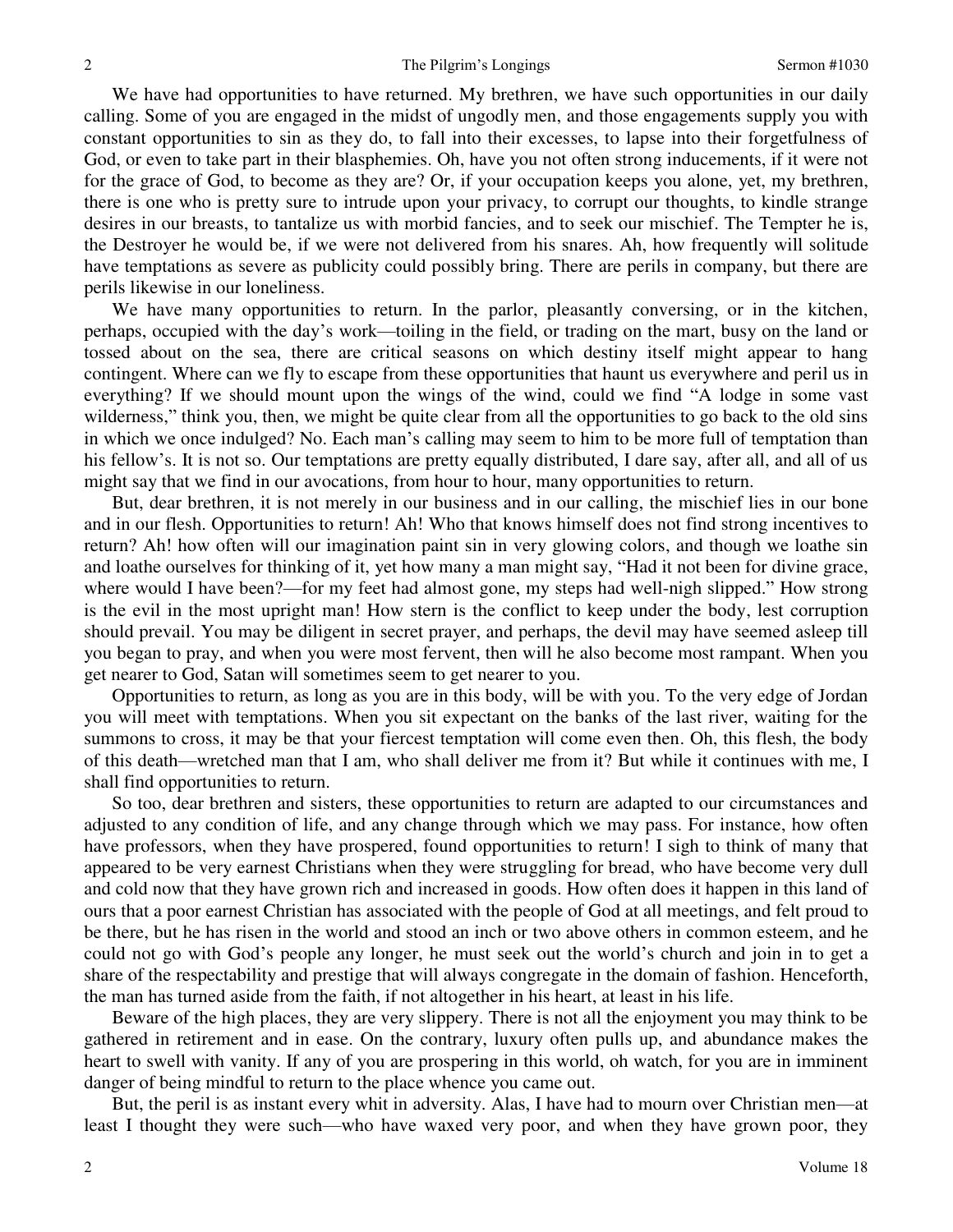### Sermon #1030 The Pilgrim's Longings

hardly felt they could associate with those they knew in better circumstances. I think they were mistaken in the notion that they would be despised. I should be ashamed of the Christian who would despise his fellow because God was dealing with him somewhat severely in Providence. Yet there is a feeling in the human heart, and though there may be no unkind treatment, yet, oftentimes, the sensitive spirit is apt to imagine it, and I have observed some absent themselves by degrees from the assembly of God with a sense of shame. It is smoothing the way to return to your old place, and indeed, I have not wondered when I have seen some professors grow cold, when I have thought where they were compelled to live, and how they have been constrained to pass their time.

Perhaps they were living at home before, but now they have to take a room where they can have no quiet, and where sounds of blasphemy greet them, or, in some cases, where they have to go to the workhouse, and be far away from all Christian intercourse or anything that could comfort them. It is only God's grace that can keep your graces alive under such circumstances. You see, whether you grow rich or whether you grow poor, you will have these opportunities to return. If you want to go back to sin, to carnality, to a love of the world, to your old condition, you never need to be prevented from doing so by want of opportunities, it will be something else that will prevent you, for these opportunities are plentiful and countless.

Opportunities to return! Let me say just one thing more about them. They are often furnished by the example of others—

> *"When any turn from Zion's way, Alas, what numbers do! Methinks I hear my Savior say, Wilt thou forsake Me too?"*

 The departures from the faith of those whom we highly esteem are, at least while we are young, very severe trials to us. We keenly suspect whether that religion can be true which was feigned so cunningly and betrayed so wantonly, by one who seemed to be a model, but proved to be a hypocrite. It staggers us, we cannot make it out. Opportunities to return you have now, but ah! may grace be given you so that, if others play the Judas, instead of leading you to do the same, it may only bind you more fast to your Lord, and make you walk more carefully, lest you also prove a son of perdition.

And ah, my brethren and sisters, if some of us were to return, we should have this opportunity—a cordial welcome from our former comrades. None of our old friends would refuse to receive us. There is many a Christian who, if he were to go back to the gaiety of the world, would find the world awaits him with open arms. He was the favorite of the ball-room once, he was the wit "that set the table in a roar," he was the man who above all was courted when he moved in the circles of the vain and frivolous, glad enough would they be to see him come back. What a shout of triumph would they raise, and how would they fraternize with him! Oh, may the day never come to you, you young people especially, who have lately put on the Lord Jesus Christ, and professed His name, when you shall be welcomed by the world, but may you forever forget your kindred and your father's house, so shall the king greatly desire your beauty, for He is the Lord, and worship you Him. Separation from the world will endear you to the Savior, and bring you into conscious enjoyment of His presence, but of opportunities to return there is no lack.

Perhaps you will say, "Why does the Lord make them so plentiful? Could He not have kept us from temptation?" There is no doubt He could, but it was never the Master's intention that we should all be hothouse plants. He taught us to pray, "Lead us not into temptation," but at the same time, He does lead us there, and intends to do it, and this for the proving of our faith, to see whether it is true faith or not. Depend upon it, faith that is never tried is not true faith. It must be sooner or later exercised. God does not create useless things, He intends that the faith He gives should have its test, should glorify His name. These opportunities to return are meant to try your faith, and they are sent to you to prove that you are a volunteer soldier. Why, if grace was a sort of chain that manacled you, so that you could not leave your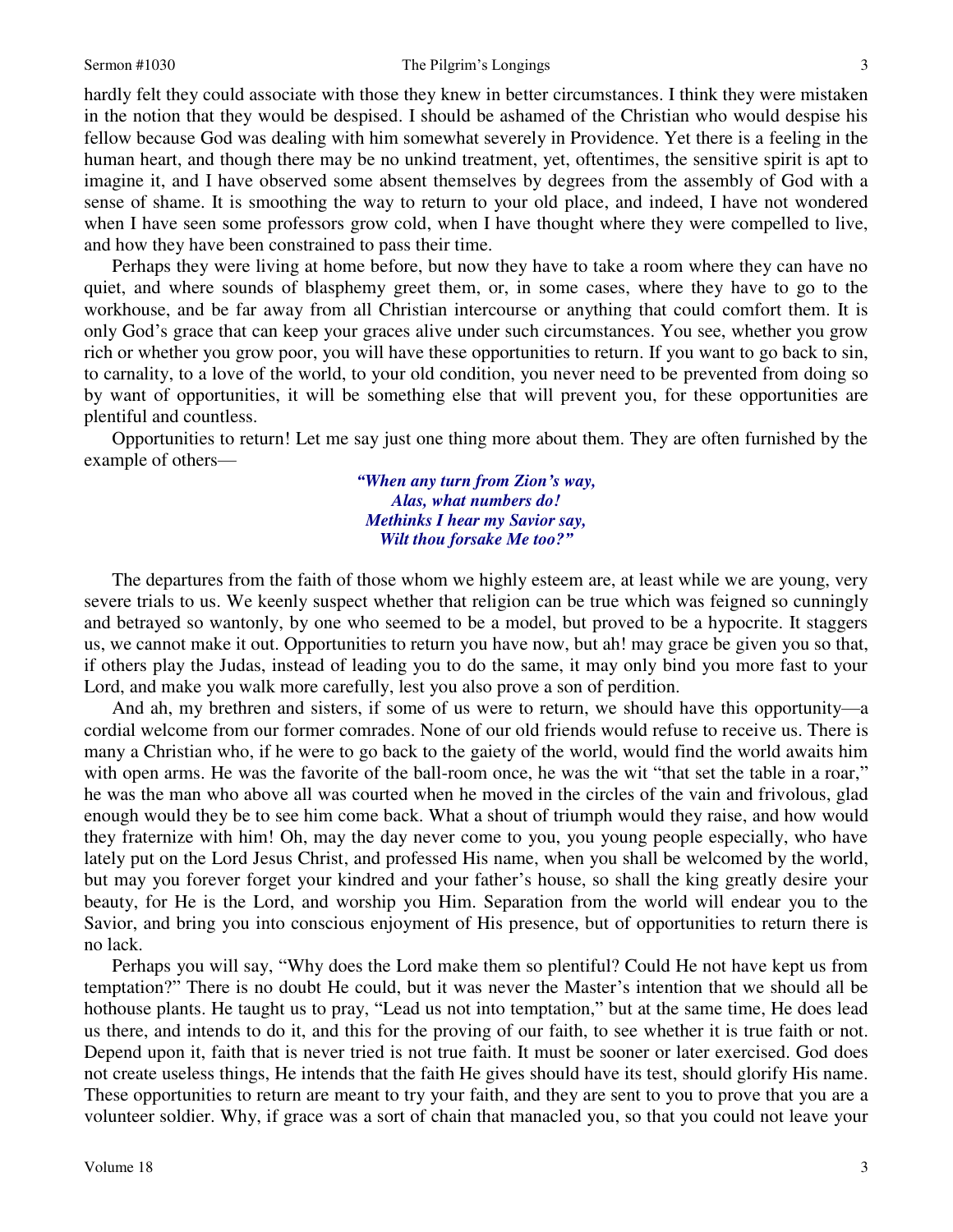Lord, if it were a physical impossibility to forsake the Savior, there would be no credit in it. He that does not run away because his legs are too weak, does not prove himself a hero, but he that could run, but will not run, he that could desert his Lord, but will not desert Him, has within him a principle of grace stronger than any fetter could be—the highest, firmest, noblest bond that unites a man to the Savior. By this shall you know whether you are Christ's or not. When you have opportunity to return, if you do not return, that shall prove you are His.

Two men are going along a road, and there is a dog behind them. I do not know to which of them that dog belongs, but I shall be able to tell you directly. They are coming to a crossroad, one goes to the right, the other goes to the left. Now which man does the dog follow? That is his master. So when Christ and the world go together, you cannot tell which you are following, but when there is a separation, and Christ goes one way, and your interest and your pleasure seem to go the other way, if you can part with the world and keep with Christ, then you are one of His. After this manner these opportunities to return may serve us a good purpose, they prove our faith, while they try our character, thus helping us to see whether we are indeed the Lord's or not.

But we must pass on (for we have a very wealthy text) to notice the second point.

**II.** We cannot take any opportunity to go back, because we desire something better than we could get by returning to that country from whence we came out.

An insatiable desire has been implanted in us by divine grace which urges us to—

## *"Forget the steps already trod, And onward press our way."*

 Notice how the text puts it—"But now they desire a better country, that is, an heavenly." Brethren, you desire something better than this world, do you not? Has the world ever satisfied you? Perhaps it did when you were dead in sin. A dead world may satisfy a dead heart, but ever since you have known something of better things, and brighter realities, have you been ever contented with earthly things and empty vanities? Perhaps you have tried to fill your soul with the daintiest provisions the world can offer, to wit—God has prospered you, and you have said, "Oh, this is well." Your children have been about you, you have had many household joys, and you have said, "I could stay here forever." Did not you find very soon that there was a thorn in the flesh?

 Did you ever gather a rose in this world that was altogether without a thorn? Have you not been obliged to say, after you have had all that the world could give you, "Vanity of vanities, all is vanity?" I am sure it has been so with me, with you, with all my kinsfolk in Christ, and with all my yoke-fellows in His service. All God's saints would confess that were the Lord to say to them, "You shall have all the world, and that shall be your portion," they would be broken-hearted men. "Nay, my Lord," they would reply, "do not put me off with these trifling presents, feed me not upon these husks. Though You should give me Joseph's lot, the ancient mountains, and the precious things of the lasting hills, 'You are more glorious and excellent than the mountains of prey,' yea, though You should confer on me the precious things of the earth, and the fullness thereof, I would prefer before them all the goodwill of Him that dwelt in the bush. Give me Yourself, and take these all away, if so it please You, but do not, my Lord, do not think I can be content with Egypt since I have set forth for Canaan, or that I can settle down in the wilderness now that I am journeying to the land of promise." We desire something better.

 There is this about a Christian that, even when he does not *enjoy* something better, he *desires* it, of that, verily, I am quite sure. How much of character is revealed in our desires. I felt greatly encouraged when I read this, "Now they desire a better"—the word "country" has been inserted by our translators. It weakens the sense, vague but vast is the craving expressed in the sentence, "They desire a better"—I know I long for something far better, something infinitely preferable to that which my eyes can see or that my tongue can express. I do not always enjoy that something better. Dark is my path, I cannot see my Lord, I cannot enjoy His presence, sometimes I am like one that is banished from Him, but I *desire*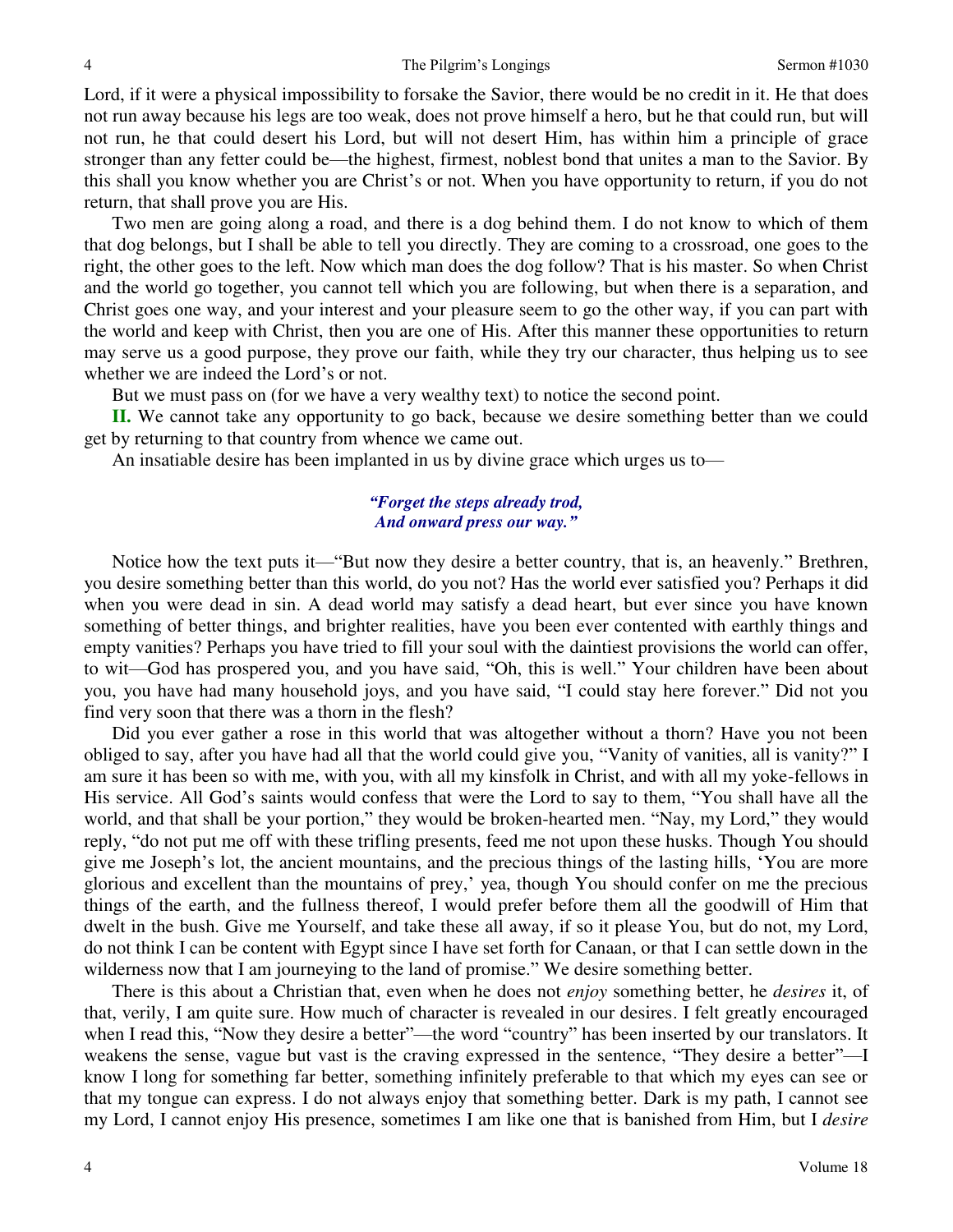His blessing, I *desire* His presence, and though to desire may be but a little thing, let me say a good desire is more than nature ever grew, grace has given it. It is a great thing to be desirous. "They desire a better country." And because we desire this better thing, we cannot go back and be content with things which gratified us once.

More than that, if ever the child of God gets entangled for awhile, he is uneasy by reason of it. Abraham's slips, for he had one or two, were made when he had left the land, and had gone down among the Philistines, but he was not easy there, he must come back again. And Jacob—he had found a wife—nay, two—in Laban's land, but he was not content there. No, no child of God can be, whatever he may find in this world. We shall never find a heaven here. We may hunt the world through, and say, "This looks like a little paradise," but there is not any paradise this side of the skies, for a child of God at any rate.

There is enough out there in the farm yard for the hogs, but there is not that which is suitable for the children. There is enough in the world for sinners, but not for saints. They have stronger, sharper, and more vehement desires, for they have a nobler life within them, and they desire a better country, and even if they get entangled for a while in this country, and in a certain measure identified with citizens of it, they are ill at ease—their citizenship is in heaven, and they cannot rest anywhere but there.

After all, we confess tonight, and rejoice in the confession, that our best hopes are for things that are out of sight, our expectations are our largest possessions. The things that we have a title to, that we value, are ours today by faith, we do not enjoy them yet. But when our heirship shall be fully manifested, and we shall come to the full ripe age—oh, then shall we come into our inheritance, to our wealth, to the mansions, and to the glory, and to the presence of Jesus Christ our Lord.

Thus you see the reason why the Christian cannot go back. Though he has many opportunities he does not embrace any, he shrinks with repugnance from them all, for, through divine grace he has had produced in his heart desires for something better.

Even when he does not realize as yet, or actually enjoy, that infinite good which is something better than creature comfort or worldly ambition, the desires themselves become mighty bonds that keep him from returning to his former state. Dear brethren, let us cultivate these desires more and more. If they have such a separating, salutary, sanctifying influence upon our heart, and effect upon our character, in keeping us from the world, let us cultivate them much.

Do you think that we meditate enough upon heaven? Look at the miser. When does he forget his gold? He dreams of it. He has it locked up tonight and he goes to bed, but he is afraid he heard a footstep down the stairs, and he goes to see. He looks to the iron safe, he would be quite sure that it is well secured. He cannot forget his dear gold. Let us think of heaven, of Christ, and of the blessings of the covenant, and let us thus keep our desires wide awake, and stimulate them to active exercise. The more they draw us to heaven, the more they withdraw us from the world.

**III.** It would be unreasonable if we did not vehemently resist every opportunity and every solicitation to go back.

The men of faith to whom the apostle referred in our text were not only strangers and pilgrims, but it is specially observed that *they confessed* that they were strangers and pilgrims on the earth. They were a grand company. From a unit they had multiplied into a countless host. Sprang there not even of one, and him as good as dead, as many as the stars of the sky in multitude, and as the sand which is by the seashore innumerable?

Now, brethren, you see we have here a very strong reason for not returning. It is because you are the descendants, the spiritual descendants, of the patriarchs. Let me try to show you how urgent a motive for steadfastness this is. Practically, it comprises two or three considerations of the highest moment. One thing it implies very obviously is that you thoroughly admire their example and fervently emulate their spirit. As you have glanced over the scroll of history, or narrowly scanned the records of men's lives, the pomp of Pharaoh has not dazzled you, but the purity of Joseph has charmed you, the choice of Moses was to your taste, though it involved leaving a court where he was flattered, for fellowship with enslaved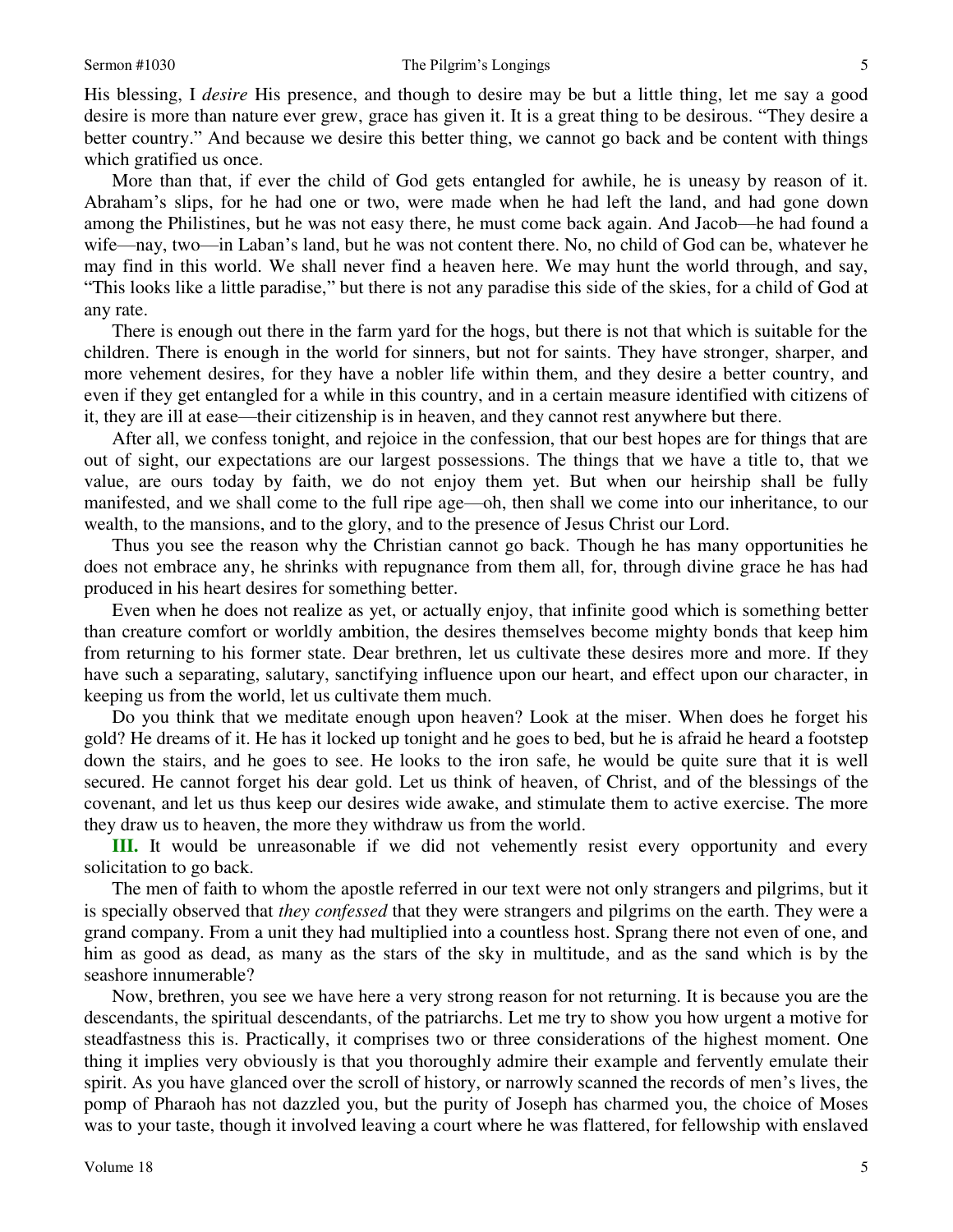kinsmen by whom he was suspected, and you would rather have been with Daniel in the lions' den than with Darius on the throne of the empire. You have transferred their strong will to your own deliberate choice. And when the jeer has been raised against canting Methodists, you have said, "I am one of them." You have confessed as occasion served before the world, you have professed as duty called before the church, you have accepted the consequences as honesty demanded before angels and men. Therefore, in your heart of hearts you feel that you cannot go back. The vows of God are upon you. It is well they are. Review them often, refresh your memory with them frequently, refer to them, and renew them in every time of trial and temptation. Howbeit, repent of them never, or woe betide you. There is a secret virtue in the confession, if it is steadfastly adhered to and zealously maintained. It is a talisman, believe me, against the contagion of an evil atmosphere that might otherwise instill poison into your constitution.

Again, there is another thing, you have joined yourself to an ancient fraternity that has something more than rules to guide or legends to captivate, for it has a combination of both, seeing it is rich in poetic lore. Why, it is on this that patriotism feeds as its daintiest morsel. "Your statutes," said David, "have been my songs in the house of my pilgrimage." Brother! there has no sorrow befallen you but what your noble ancestors have celebrated in cheery tones, and set to music in cheerful strains. Oh, beloved! if you could forget the statutes, can you ever fail to remember the songs? There has never been a revival in the church that has not witnessed to the value of our psalmody; God be praised for our psalms and spiritual songs. Oh, how often they have made melody in our hearts to the Lord! While our voices blend, do not our very souls become more and more richly cemented? They are, in truth, the pilgrim's solace.

Another thing strikes me. I should not like you to overlook it. There is, in this chapter, a special commendation for faith in a pleasing variety of operations. But the specialty of the strangers and pilgrims is that they *all died in faith.* So, then, you cannot go back, because you cannot accomplish the end for which you went forward till you die. You have joined the company that makes the goal of life the object for which you live. Your aim is to make a noble exit. "Prepare to meet your God" was the motto you started with. To go back can hardly cross your thoughts, when to look back seems to you charged with peril.

Our lease of mortal life is fast running out. The time of our sojourn on earth is getting more and more brief. Therefore, because our salvation is nearer than when we first believed, it is but fit that our desire to reach the better country, and to enter the heavenly city should become more and more vehement, as "we nightly pitch our roving tent a day's march nearer home." It comes to this, brethren. You feel that you have little to show for your faith. It never built an ark like Noah, it never offered a sacrifice like Abraham, it never subdued kingdoms like Joshua, it never quenched the violence of fire as Shadrach, Meshach, and Abed-Nego. Well, be it so, but he that endures to the end shall be saved, and all those that die in faith are gathered with the great cloud of witnesses. Is not this enough to cheer the rank and file of the church?

**IV.** But I must close with the sweetest part of the text, where it is shown that we have a great and blessed assurance vouchsafed to us as an acknowledgment, on the part of God, of those opportunities, and those yearnings persisted in.

"Therefore God is not ashamed to be called their God, for he has prepared for them a city." Because they are strangers, and because they will not go back to their old abode, "therefore God is not ashamed to be called their God." He might well be ashamed of that. What poor people God's people are—poor, many of them, in circumstances, but how many of them I might very well call poor as to spiritual things. I do not think if any of us had such a family as God has, we should ever have patience with them. We cannot, when we judge ourselves rightly, have patience with ourselves, but how is it that God bears with the ill manners of such a froward, weak, foolish, forgetful generation as His people are. He might well be ashamed to be called their God, if He looked upon them as they are, and estimated them upon their merits. Own them! How can He own them? Does He not Himself sometimes say of them, "How can I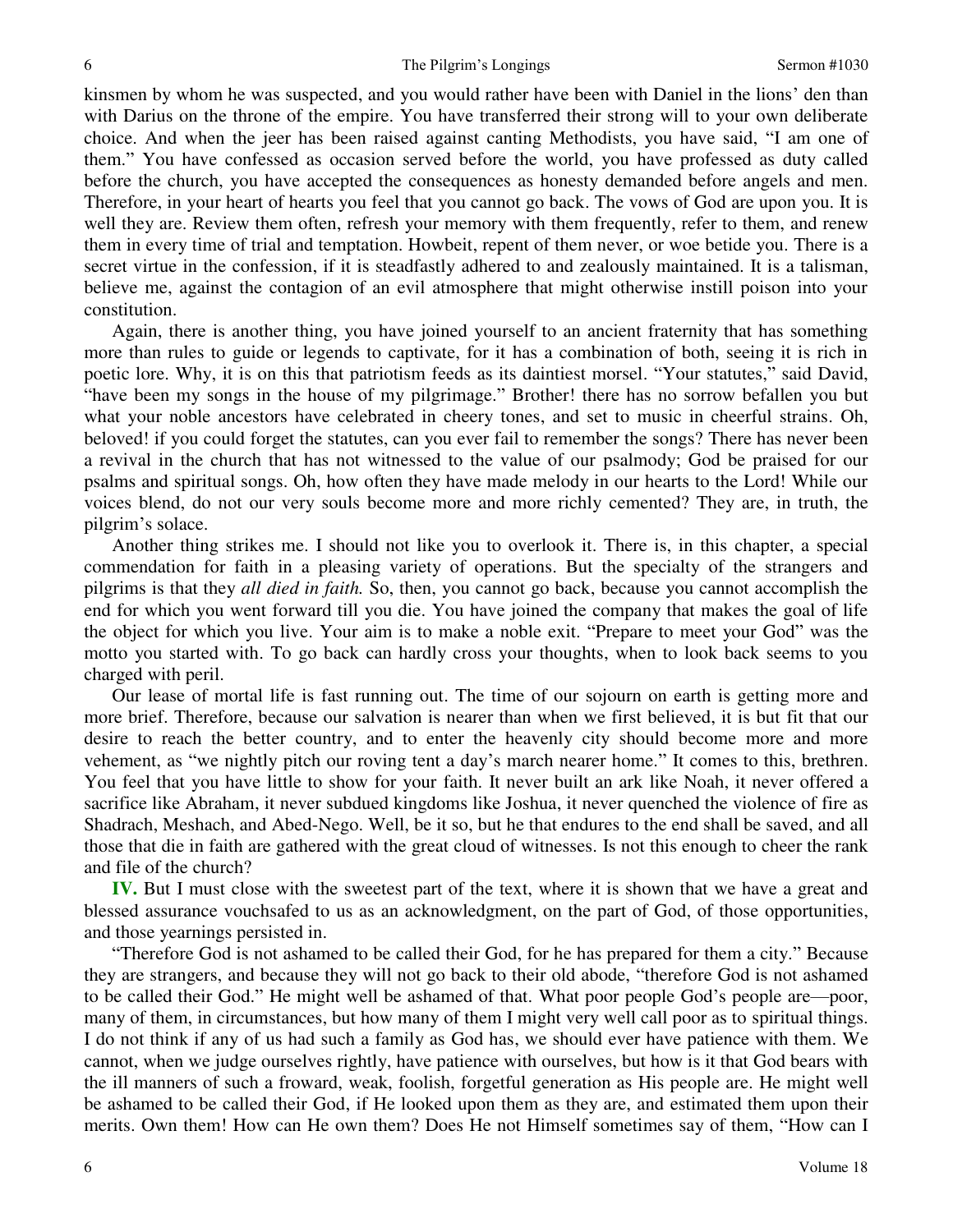#### Sermon #1030 The Pilgrim's Longings

put them among the children?" Yet He devises means, and brings about the purposes of His grace. Viewed as they are, they may be compared to a rabble in so many respects, that it is marvelous He is not ashamed of them. Still, He never does discountenance them, and He proves that He is not ashamed of them, for He calls Himself their God. "I will be your God," says He, and He oftentimes seems to speak of it as a very joyful thing to His own heart. "I am the God of Abraham, the God of Isaac, and the God of Jacob." While He calls Himself their God, He never forbids them to call Him their God, in the presence of the great ones of the earth, they may call Him their God—anywhere—and He is not ashamed to be so called. Matchless condescension is this!

Have you not sometimes heard of a man who has become rich and has risen in the world, who has had some poor brother or some distant relative. When he has seen him in the street, he has been obliged to speak to him and own him. But oh, how reluctantly it was done. I dare say he wished him a long way off, especially if he had some haughty acquaintance with him at the time, who would perhaps turn around, and say, "Why, who is that wretched, seedy-looking fellow you spoke to?" He does not like to say, "That's my brother," or, "That's a relative of mine."

Not so our Lord Jesus Christ. However low His people may sink, He is not ashamed to call them brethren. They may look up to Him in all the depths of their degradation. They may call Him a brother. He is in very fact a brother, born for their adversity, able and ready to redress their grievances, He is not ashamed to call them brethren.

One reason for this seems to me to be because He does not judge them according to their present circumstances, but much rather according to their pleasant prospects. He takes account of what He has prepared for them. Notice the text, "Wherefore God is not ashamed to be called their God: *for he has prepared for them* a city." They are poor now, but God, to whom things to come are things present, sees them in their fair white linen, which is the righteousness of the saints. All you can see in that poor child of God is a hard-working laboring man, mocked and despised of his fellows. But what does God see in him? He sees in him a dignity and a glory assimilated to His own. He has put all things under the feet of such a man as that, and crowned him with glory and honor in the person of Christ, and the angels themselves are ministering servants to such.

You see his outward attire, not his inner self—you see the earthly tabernacle, but the spirit newborn, immortal and divine—you see not that. Howbeit, God does. Or, if you have spiritual discernment to perceive the spiritual creature, you only see it as it is veiled by reason of the flesh, and beclouded by the atmosphere of this world, but He sees it as it will appear, when it shall be radiant like unto Christ, without spot, or wrinkle, or any such thing. God sees the poorest, the least proficient disciple as a man in Christ, a perfect man come to the measure of the stature of the fullness of Christ, such indeed as he will be in that day when he shall see Christ, for then he shall be like Him as He is.

It seems too, in the text, that God looks to what He had prepared for these poor people. He has prepared for them a city. I think that by what He has prepared for them, we may judge how He esteems and loves them—estimating them by what He means them to be, rather than by what they appear to be at present. Look at this preparation just a minute. "He has prepared for them"—*"them."* Though I delight to preach a free Gospel, and to preach it to every creature under heaven, we must never forget to remind you of the specialty. "He has prepared for them a city"—that is, for such as are strangers and foreigners—for such as have faith, and therefore, have left the world, and gone out to follow Christ. "He has prepared for *them*<sup>"</sup>—not "for all of you"—only for such of you as answer the description on which we have been meditating has he prepared "a city."

Note what is it He has made ready for them? It is a city. This indicates a permanent abode. They dwelt in tents—Abraham, and Isaac, and Jacob—but He has prepared for them a city. Here we are tent dwellers, and the tent is soon to be taken down. "We know that this earthly house of our" tent "shall be dissolved, but we have a house not made with hands, eternal in the heavens." "He has prepared a city." A city is a place of genial associations. In a lonely hamlet one has little company. In a city, especially where all the inhabitants shall be united in one glorious brotherhood, the true communism of Liberty,